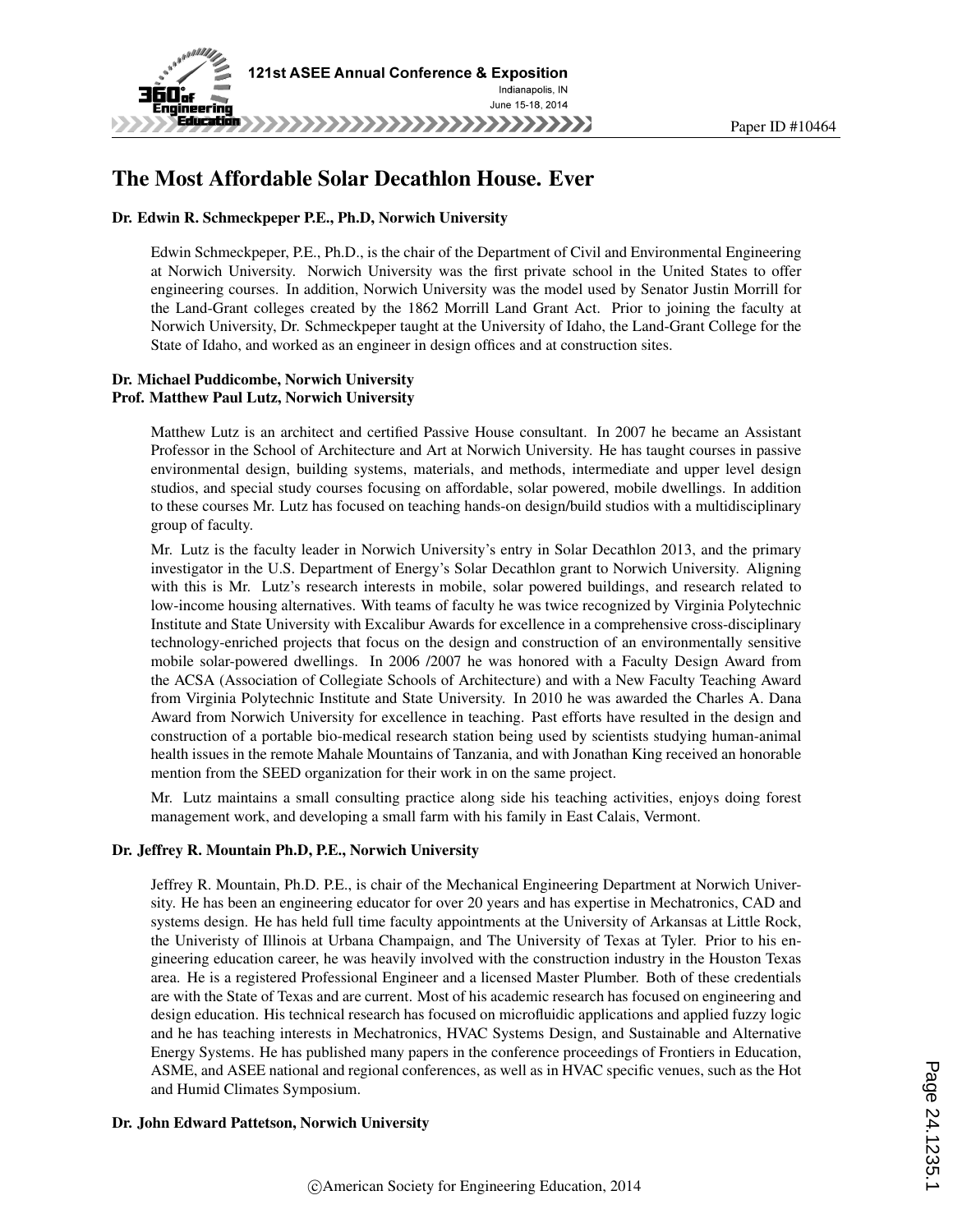# **The Most Affordable Solar Decathlon House. Ever.**

### The Solar Decathlon Competition

The U.S. Department of Energy Solar Decathlon is a competition in which collegiate teams design, build, and operate solar-powered houses that are intended to be cost-effective, energyefficient, and attractive. The first Solar Decathlon was held in 2002; subsequent competitions took place in 2005, 2007, 2009, 2011, and 2013. The 2013 event took place at the Orange County Great Park, in Irvine California. All previous events took place in Washington D.C.

The Solar Decathlon is intended to educate students and the public about the economic and environmental benefits of energy efficient, solar powered homes. In addition, it serves as a venue to demonstrate the comfort and affordability of homes that combine energy-efficiency with solar energy systems.

Historic Precedent for Affordability as Design Criteria

One of the initiating reasons for the development of the Solar Decathlon is to "demonstrate market-ready technologies that can meet the energy requirements of our activities by tapping into the sun's power." With the intent to broaden the integration and acceptance of solar power in residential applications, the Solar Decathlon has involved 112 collegiate teams and 17,000 students from the United States, Canada, and Europe. It is recognized worldwide as force for introducing and exhibiting the most creative, market-ready, residential solar applications. Over its ten-year development, the Solar Decathlon competition organizers have continually adjusted and refined the competition criteria in an effort to keep a fine balance between making the competition solely an exploratory design exercise and a pragmatic, hammer-ready houses.

Although Solar Decathlon 2009 marked the first event that construction cost estimates were produced and published for all twenty teams, construction costs were only of a minor component of the scoring and overall ranking during Solar Decathlon 2009. Competition organizers stated in the 2007<sup>1</sup> 'Marketability Contest Guidelines' that, "A key goal of the Solar Decathlon is to help reduce the cost of building-integrated PV systems. Teams build their houses for a target market of their choosing and are asked to demonstrate the potential of their houses to keep costs affordable within that market."<sup>2</sup> Whereas teams from previous Solar Decathlon events could design regardless of cost, 2009 teams were introduced to an entirely new design constraint; cost. And while meeting an affordability benchmark based on a specific target market only accounted for a small portion of the total points available within only one-tenth of the total points possible, the introduction of cost indicates that the competition organizers recognized an interest, through public and participant feedback, in seeing more market-ready prototype houses.

Perhaps the introduction of the Marketability Contest in 2009 pointed toward a forthcoming shift in focus from the Solar Decathlon as a design exploration exercise, to a vehicle for mainstreaming residential solar-powered dwellings. The Marketability Contest became the platform to initiate a focus on affordability, which eventually became its own contest worth onetenth of the overall available points in Solar Decathlon 2011.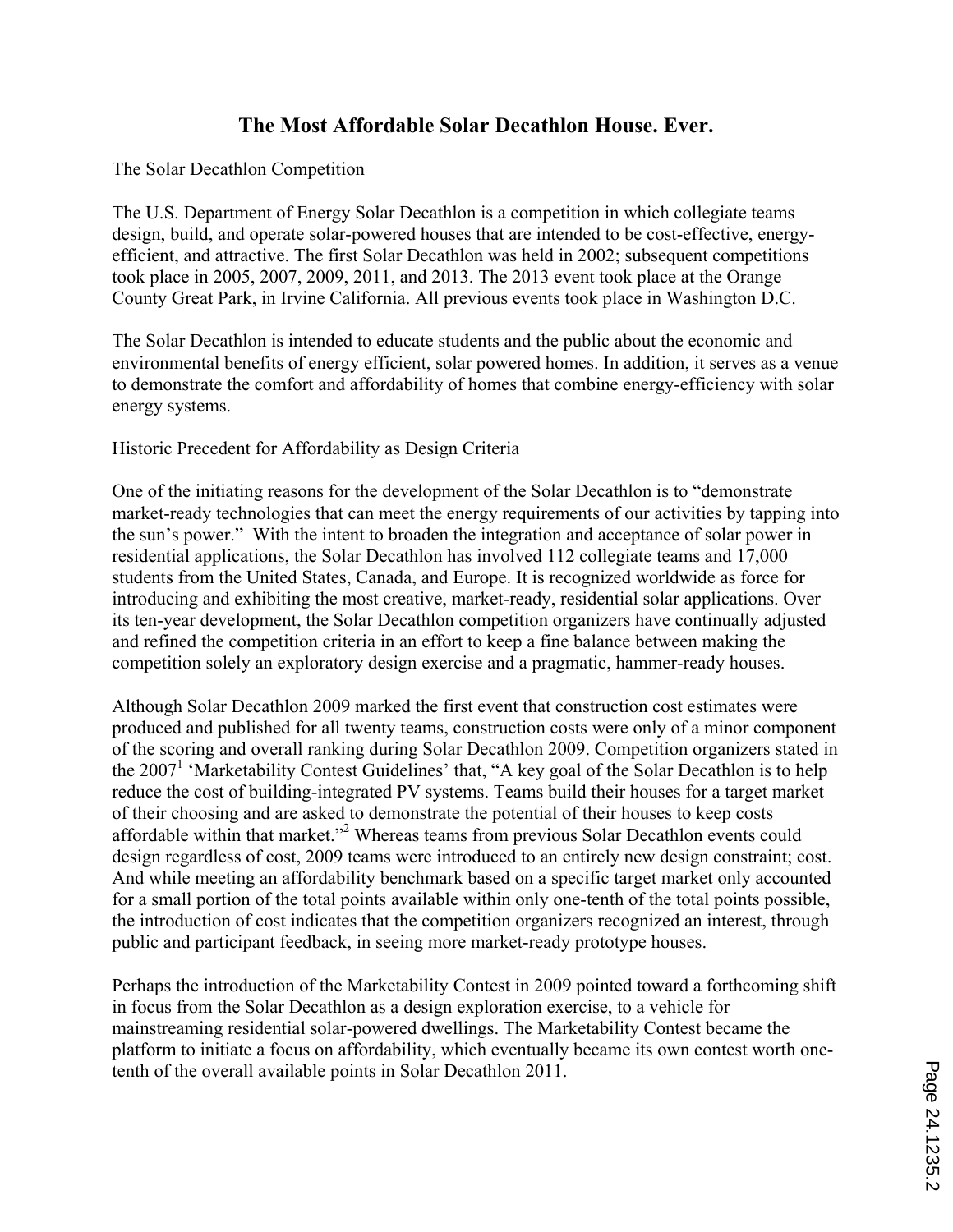While many forces likely contributed toward the development of the Affordability Contest in Solar Decathlon 2011, one possibility may lie in the composition of teams participating and the houses they presented during Solar Decathlon 2009. Although cost was only scrutinized relative to one section of the Marketability Contest, the competition organizers chose to publish costs in four broad categories; below \$250,000, between \$250,000 and \$450,000, between \$450,000 and \$650,000, and between \$650,000 and \$850,000. Thirteen of the twenty houses presented at Solar Decathlon 2009 had an estimated to cost above \$450,000, and all but one house had a cost estimated above \$250,000. The U.S. Census Bureau estimated the median household income in the United States in 2009 at  $$50,221$ .<sup>3</sup> Based on this figure, standard metrics for lending used by mortgage lending institutions, average interest rates in 2009, and a 30-year mortgage, sixty-five percent of prototype houses presented would be affordable only to households earning 42% more than the median household income. In fact, to be considered affordable by median income households in the United States, only one house, the one-bedroom, 520 sq.ft., ZeRow House by Rice University, would be considered financially accessible to median income households in the United States.

At the polar opposite end of the cost spectrum at Solar Decathlon 2009 was Team Germany's, one-bedroom, 771 sq. ft. house. Estimated between \$650,000 and \$850,000, the house incorporated a state-of-the art 11.1kW photovoltaic, high-performance vacuum panel insulation, and ultra sophisticated mechanical, plumbing, and electrical systems. In 2009 Team Ontario's one-bedroom, 791 sq.ft. house, whose photovoltaic array outsized Team Germany's array and had an estimated construction cost above \$650,000, was celebrated for its architectural qualities and livability, it failed to address the financial realities of building a house so far out of reach for so many and thus exacerbated the notion that solar powered homes were something intended only for the wealthy.

 The dichotomy between Rice University's ZeRow House and Team Germany's house was one trigger that initiated conversations at Norwich University regarding the development of a high performance solar-powered house that could be affordable by households with below median incomes. After visiting Solar Decathlon 2009 faculty and students alike from Norwich University were taken by the underlying message being conveyed by the Solar Decathlon; that high-performance solar-powered homes achievable, but not practical, or attainable.

Unfortunately, due to the scoring rubrics for the competition, the affordability aspect of the competition was often given only superficial consideration. In the 2011 competition, the most affordable house cost \$230 per square foot while the 2011 overall winner's cost exceeded \$380 per square foot. In 2009, while the construction costs were tabulated for each of the entries, affordability was not a direct component of the competition. Prior to 2009, affordability was not officially calculated, and houses such as the 2007 winner had self-reported cost-estimates exceeding \$400,000 for an 800 square foot house (\$500 per square foot).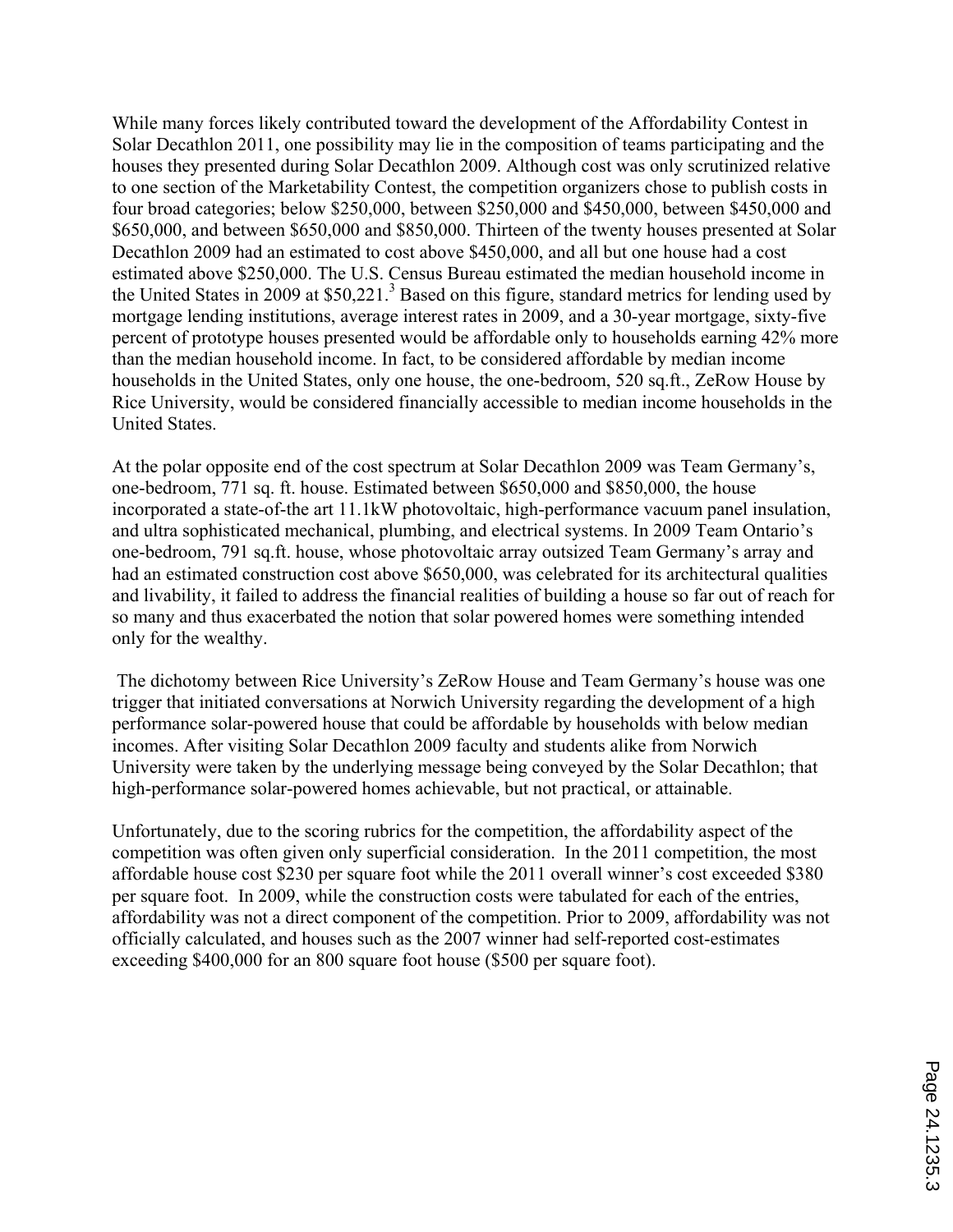

Figure 1: Norwich University ΔT90 House at 2013 Solar Decathlon Competition

In the 2013 Solar Decathlon Competition the Norwich University ΔT90 house officially placed first in the Affordability Contest, with an estimated cost of \$168,385 for a 994 square foot house (approximately \$170 per square foot), while scoring 100% for the energy balance portion of the competition. The Norwich ΔT90 house was named for the 90ºF difference between inside and outside temperatures that residents of Vermont experience each winter.

Although due to the scoring rubric two other schools were officially listed as tied for first place in affordability, at \$234,000, one of these two houses cost 39% more than the Norwich team's house and at \$248,000, the other cost 48% more than Norwich team's house. All other houses in the 2013 Solar Decathlon competition cost more than \$250,000.<sup>4</sup>

Since 2009, when cost estimates became an official component of the Solar Decathlon competition, there has been only one house, the Rice ZEROW house, that had a cost estimate that was less than the 994 square feet 2013 Norwich University ΔT90 house. However, since that house had an area of only 520 square feet, approximately one-half that of the 2013 Norwich University ΔT90 house, its \$229 cost per square foot greatly exceeded the cost per square foot of the Norwich house.

Norwich University's Solar Decathlon Design Philosophy

While the Solar Decathlon Competition is about real estate, its focus on affordability also speaks to practical real estate. An overwhelming number of Vermonters cannot afford a house that meets the target construction costs of the 2011 Solar Decathlon's Affordability Contest, regardless of energy costs. Consequently, for the 2013 Solar Decathlon Competition the Norwich University's ΔT90 house was designed to make it affordable for a household earning 20% to 30% less than Vermont's median income level.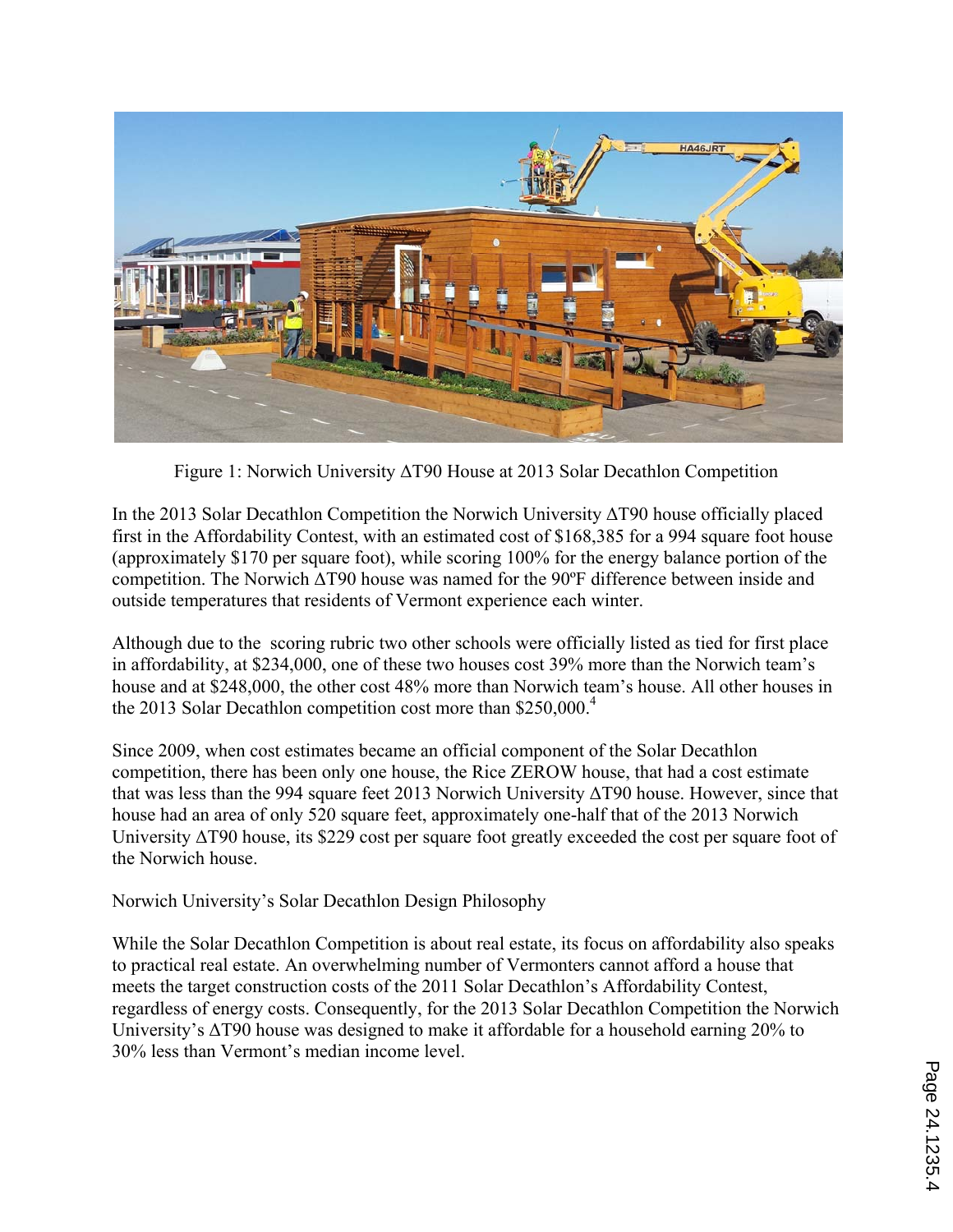The ΔT90 house is attuned not only to the climactic demands of the Northeast but also to the financial demands of the population that lives there. The bio-based building envelope house is a cost-effective alternative to housing built before 1950, which often had inefficient systems and inadequate insulation. It is designed for a family of three that makes near or below the median income and is intended to be produced in high quantities. The ΔT90 house also has market appeal to retirees who are looking for a structure that is easy to maintain, affordable, does not require a computer to operate and does not have large monthly utility costs. It maximizes comfort, efficiency, and spaciousness through two bedrooms, an office space, and an open living space for lounging, cooking, and gathering—offering a model for affordable and sustainable living.

The structural design fulfilled these goals through effective design and engineering as well as the ability to mass produce the structure. The innovative design was achieved by determining the proper balance between the need for high technology and the practicability and affordability that is inherent to the comprehensive design.

### Design Considerations

The ΔT90 house was designed to be low cost from the foundation up. The house was not specifically designed for the Solar Decathlon competition, but was designed for use in Vermont.

The keys to the Minimalist Design Approach were:

- (1) Simplify design
- (2) Use passive vs. active systems
- (3) Reduce systems to minimum required
- (4) Eliminate space wasting mechanical room
- (5) Avoid expensive equipment
- (6) Reduce operational complexity

In examining the different houses at the Solar Decathlon competition, several broad points were evaluated; HVAC/Mechanical Systems, Electrical Systems, and structure. These points selected were designated as a basis for comparing the various elements of the structures, using the Norwich entry as the baseline, being the least expensive of all the structures.

### HVAC/Mechanical

In HVAC and mechanical systems, there are always compromises between first costs and high performance. On the Norwich ΔT90 house, long-term performance was the main criterion. Toward this end, the ∆T90 mechanical system integration began with the building envelope itself. By radically slowing heat loss through high-performance building envelope insulation and passive heat-gain strategy, primary annual heating demand could be reduced significantly. This strategy ultimately resulted in reduced size, cost, and complexity of heating and cooling equipment. Use of simple, small, off-the-shelf mechanical systems was made possible simply because the primary architectural investment was placed in the building envelope. .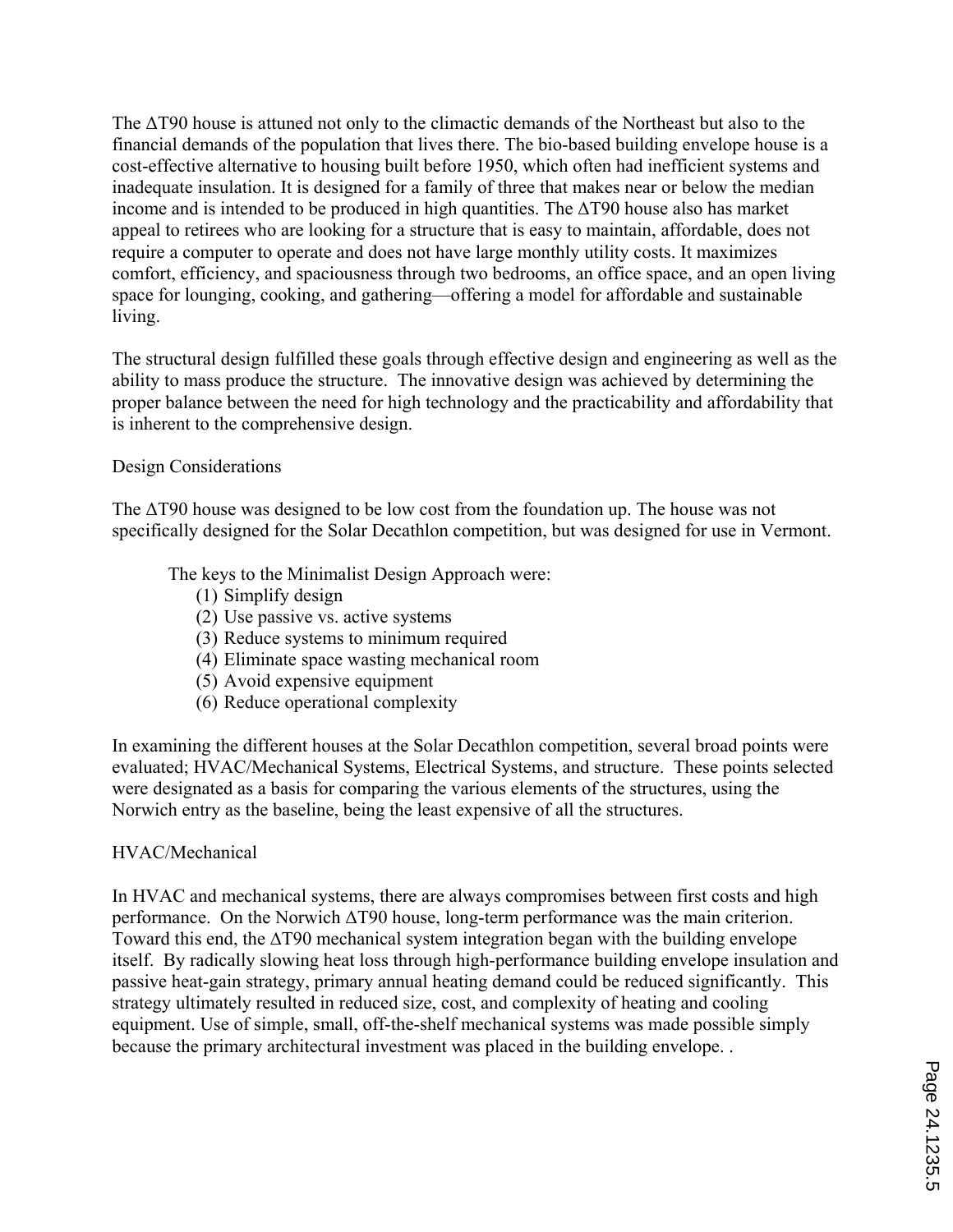The heating and cooling system was a ceiling-mounted, ducted mini-split heat pump system with almost zero duct length. Air distribution was accomplished by the use of partially open transoms above the bedroom entry doors, combined with the open concept living, dining and kitchen space. While heat pumps typically do not perform well in extremely cold climates, such as Vermont, the heating load was sufficiently low so that the electric heat strips would be more than adequate to supply heat during the rare occasions when the heat pump became ineffective.

.

One newly introduced product was used to meet the ventilation needs, while significantly reducing winter heat losses or summertime heat gains. The Lunos e2 heat recovery ventilation system, commonly used in the European market, consists of a matched pair of through-the-wall, axial ventilation fans. The matched pair of fans alternate operating direction; every 70 seconds, one fan is operational as an exhaust while the other reverses and admits ventilation air. Each fan unit has a heat recovery element that recovers 90% of the warm, or cold, air from the conditioned space during the off cycle. The systems use variable speed motors and provide continuous ventilation. Three sets were used in the following manner: a) ventilation across the kitchen/living area, b) ventilation through the two bedrooms, and c) high/low ventilation in the bathroom area. In order to meet the ASHRAE residential ventilation standards, the manufacturer modified the systems so that their highest speed air flow rate was approximately 10% higher than the European factory settings. The continuous movement of cross ventilation air assisted the distribution of conditioned air within the building envelope, while helping to control bathroom and kitchen related humidity. While the installed cost of the three-pair Lunos e2 system was generally expensive, its relatively low power consumption and some first costs were offset by the reduced size of heating and cooling equipment due to losses from high volume on demand ventilation. Ultimately, the Lunos e2 system was cost-comparable to a more conventional ducted heat recovery ventilation unit, which would have consequently lowered ceiling heights, contributed to the overall complexity of the mechanical system, and sacrificed the simplicity of building transportation and deployment.

An operational skylight, combined with an abundance of high-R-value tilt and turn windows, provided significant ventilation and passive cooling capability. The windows and skylight, couple with seasonally tuned shutters, also provided a significant amount of natural lighting throughout the day.

The plumbing and electrical system costs were minimized by the use of a common systems wall, shown on Figure 2. All plumbing supply, waste and vent piping, along with the majority of the high current electrical equipment, was confined to a single 13 foot wall section. The bathroom, including stacked washer/dryer combination, backed up to the kitchen sink and dishwasher. While this consolidation effort reduced first-time costs, it also reduced long-term costs by cutting stand-by losses in transferring hot water from the heat-source to the delivery point.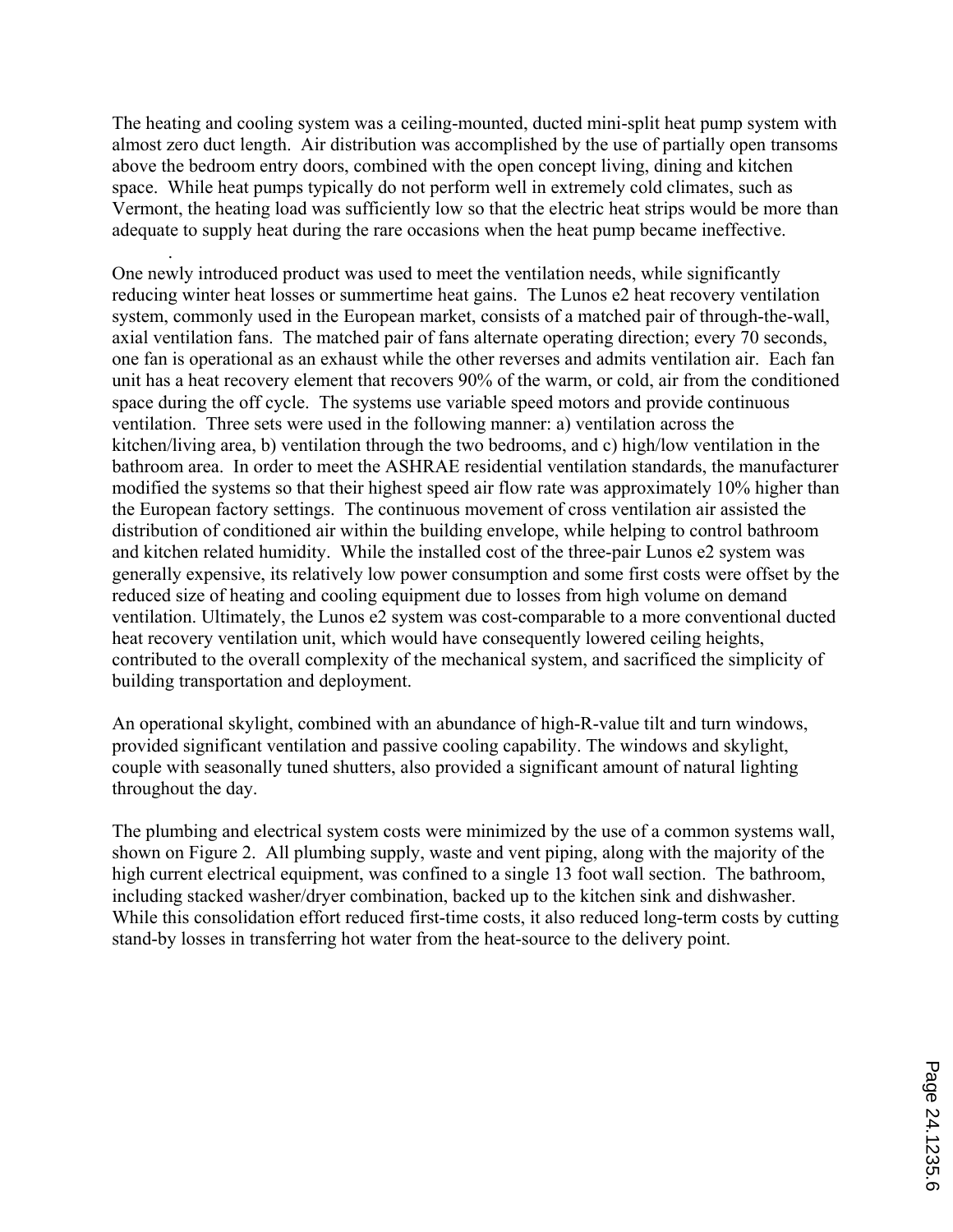

Figure 2: ΔT90 Common Systems Wall

In addition, the range, water heater, and air handler were all located on, or directly above, this systems wall. While inclusion of the electrical panel on the same wall would have further reduced some of the wiring costs, concerns about the complexity of running main electrical service through primary load-bearing members and compromising useable storage space required that the main electrical panel be placed on a separate wall in the second bedroom.

Concerns about space and safety also influenced the selection of water heating equipment. Typically, a 40 or 50 gallon tank would be specified for a small, single family home. The alternative was to specify a single on-demand water heater to provide the requisite volume and flow rate of adequately heated water. For contest purposes, 15 gallons of 115ºF water could be required during a 15 minute period every hour. To ensure adequate volume and temperature, as well as to eliminate standby losses, an instantaneous demand water heater was selected. Since our design specification was based on a Vermont location, the average cold water temperature for the state of Vermont was used to determine temperature rise. The temperature rise, combined with a conservative 1.25 GPM flow rate was used to determine the power requirements for an electrical heat source. As an added benefit, these types of units are compact and wall hung; providing the necessary capacity with a minimal space allocation requirement.

Given the equipment selections and architectural placements made, the area that would have been devoted strictly to mechanical equipment, approximately 9  $ft^2$ , was available as a utility or storage closet. While not normally considered significant, this represented a 1% increase in useable space to the intended homeowner. And, while 9  $\hat{\pi}^2$  is indeed relatively small, it should be noted that the average footprint dedicated to mechanical equipment in Solar Decathlon 2013 houses was approximately 50  $\text{ft}^2$ .

## Electrical Systems

The solar electric system chosen for the  $\Delta$ T90 house was a thin-film amorphous CIGS (copper indium gallium selenide) system offered by Solopower, Inc. As shown in Figure 3, the panels are mounted directly to the flat roof. The SoloPower CIGS system offered the maximum wattage per-square-foot available in thin film technology. The reasoning behind choosing a thin-film photovoltaic system was three-fold. One, the Norwich ∆T90 team wanted to show the local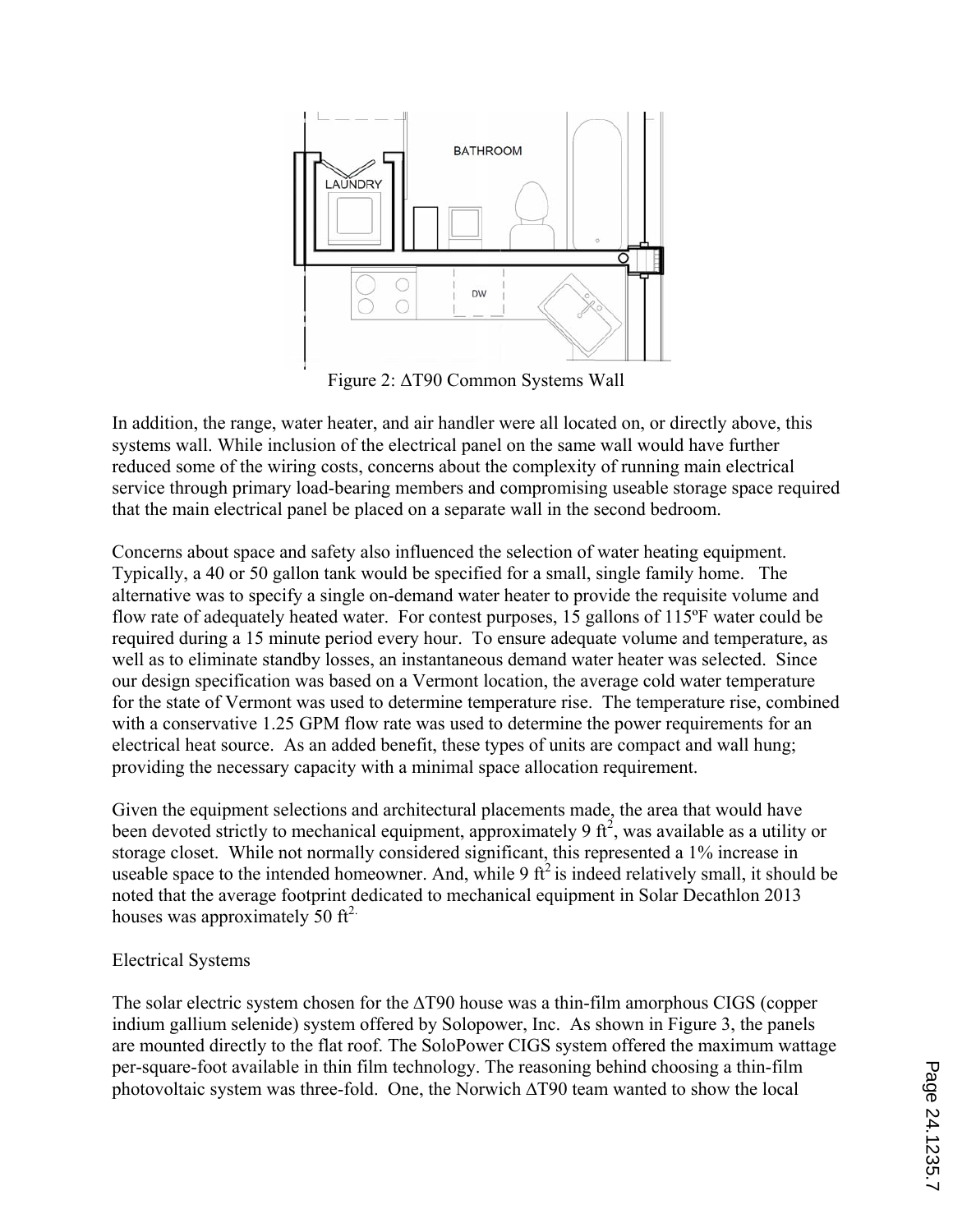Vermont market that with the deck stacked against it, the ∆T90 house could stay net-zero annually. While mounting the photovoltaic panels to the flat roof did slightly reduce the possible annual kWH produced, it also allowed the team to show that the overall footprint of the house could be quite small. Again, the ∆T90 house had the smallest foot print of all the houses presented at 2013 Solar Decathlon Competition. This means the Norwich ∆T90 team was able to show that a small solar powered house could fit be integrated in tight urban lots, and be a little less critical of the relation to roof-pitch & solar orientation.

The 5.84 KW photovoltaic system was sized to accommodate the panels being under snow for 120 days annually. This reduced the estimated annual kWh production from approximately 5800 kWh to only 4900 kWh, the intent to show that ∆T90 could, under worst-case-scenario conditions still meet net-zero annual criteria was successful. The Norwich ∆T90 team could then begin to show, in its home market how, under optimum conditions (photovoltaic panels mounted at optimum angle) how energy production could become net-positive. Again, because the primary architectural investment was placed in the building envelope the overall primary energy demand could be reduced, which led to an overall reduction in the size and cost of the photovoltaic system required to meet net-zero criteria.



Figure 3: DT90 Roof Mounted Solar Panels (shown in black)

It should be noted that in Solar Decathlon 2013 the Norwich University ∆T90 house had the smallest solar system present. While the SCI-ARC / CalTech Team had a slightly smaller photovoltaic system at 5,4kW, their overall solar system also included a 1.7kW solar thermal system.

Another reason for the thin film was to avoid the cost and complexity of mounting hardware, along with nearly eliminated wind-loading issues on the panels. Because the thin-film photovoltaic panels can essentially be considered a 'peel and stick' system, mounting hardware was be eliminated. The team experimented with two types of tape to mount the PV's, including a velcro tape that allows the panels to be removed. While the velcro tape proved slightly more expensive, it allows for later re-configuration or replacement of the panels.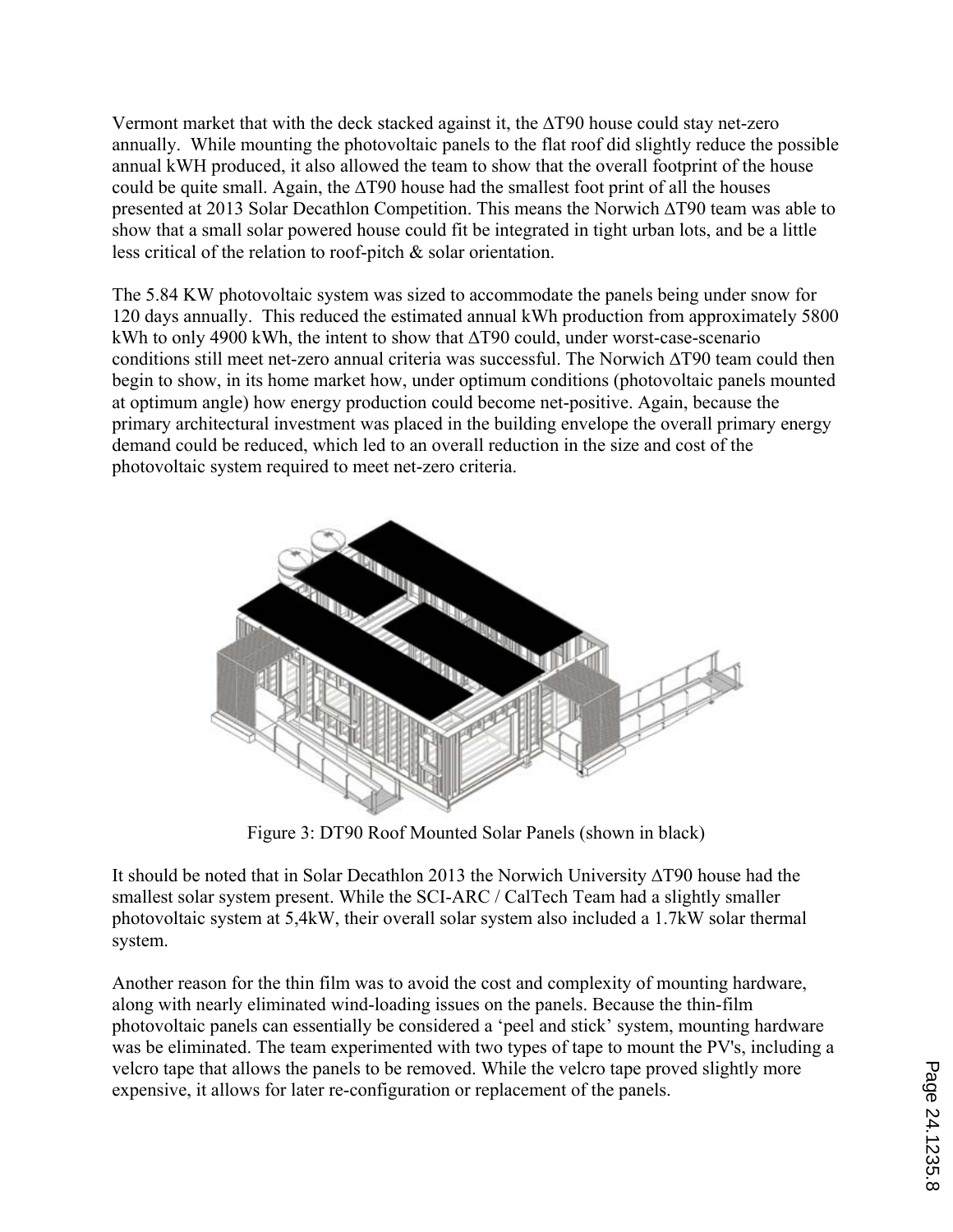The thin-film photovoltaic panels also offered super reduction in weight and a streamlined profile. The entire ∆T90 building, complete with tools, safety gear, furniture, mechanical equipment, photovoltaic equipment was shipped as a complete, ready to assemble, package. The solar system, being completely building integrated, was shipped on the roof of the house, and is painfully simple to get up and running after the house modules are placed on its foundation. One the building modules are installed on the foundation, the photovoltaic system can be operable in just two hours with the help two technicians. Critical to the design criteria was to make the building come together easily at the competition, which translated into reduced labor costs.

The structure of the roof was carefully considered for the snow loads experienced in Vermont and was an opportunity to fully integrate the photovoltaic array with the rectilinear form of the ΔT90 house. The photovoltaic array, lying flat on the roof, was intentionally sized to accommodate an average of one-hundred and twenty days of annual snow coverage.

The decision to integrate a thin-film amorphous CIGS photovoltaic array on the roof was a bold move, and one that effectively removes the 'solar hardware' from the visual presence of the house. The ΔT90 house is ultra-energy efficient due to the 6kW building integrated PV Array and high performance building insulation. The occupants of the ΔT90 House will enjoy zero utility costs from heating, cooling, and household electricity thanks to energy produced by the solar array

The electrical solar panels were installed on the low sloped roof prior to shipping, with the inverter mounted on the exterior north side of the structure. This allowed the structure to be delivered intact and ready for connection. By installing the solar panels directly on the roof, there was no need for expensive racks to support the solar panels. This eliminated the need to erect the racks at the competition site, reduced the wind loads on the building structure, and resulted in the solar panels not being visible to pedestrians. In contrast to the simple and inexpensive design used by the ΔT90 House, a typical competitor's design for the racks to support the solar panels is shown in Figure 4. This design includes hollow structural steel columns, steel base plates, and steel wide-flange shapes<sup>5</sup>.

One trade-off was made concerning operating costs compared to initial costs; after comparing energy costs to initial costs, it was decided to rely solely on photovoltaic panels for the solar power. A vacuum tube hot water collector system, utilizing heat pipes as the primary heat collector, could have been matched with a 40 gallon storage tank to supply all of the domestic hot water, and possibly augment the space heating needs of the structure deployed in Vermont. However, the first costs were approximately three times the costs associated with the selected electric demand water heater, and some source of space heating would still be required. In addition, to meet the cooling and humidity criteria, even if deployed in Vermont, some air conditioning equipment, and the attendant photovoltaic power capacity, was going to be required; effectively eliminating any substantial photovoltaic panel savings that might have been realized if the vacuum tube collector system was used. The tank, pumps, valves, and fittings also would occupy a significant amount of space that was preferably used for living or domestic storage.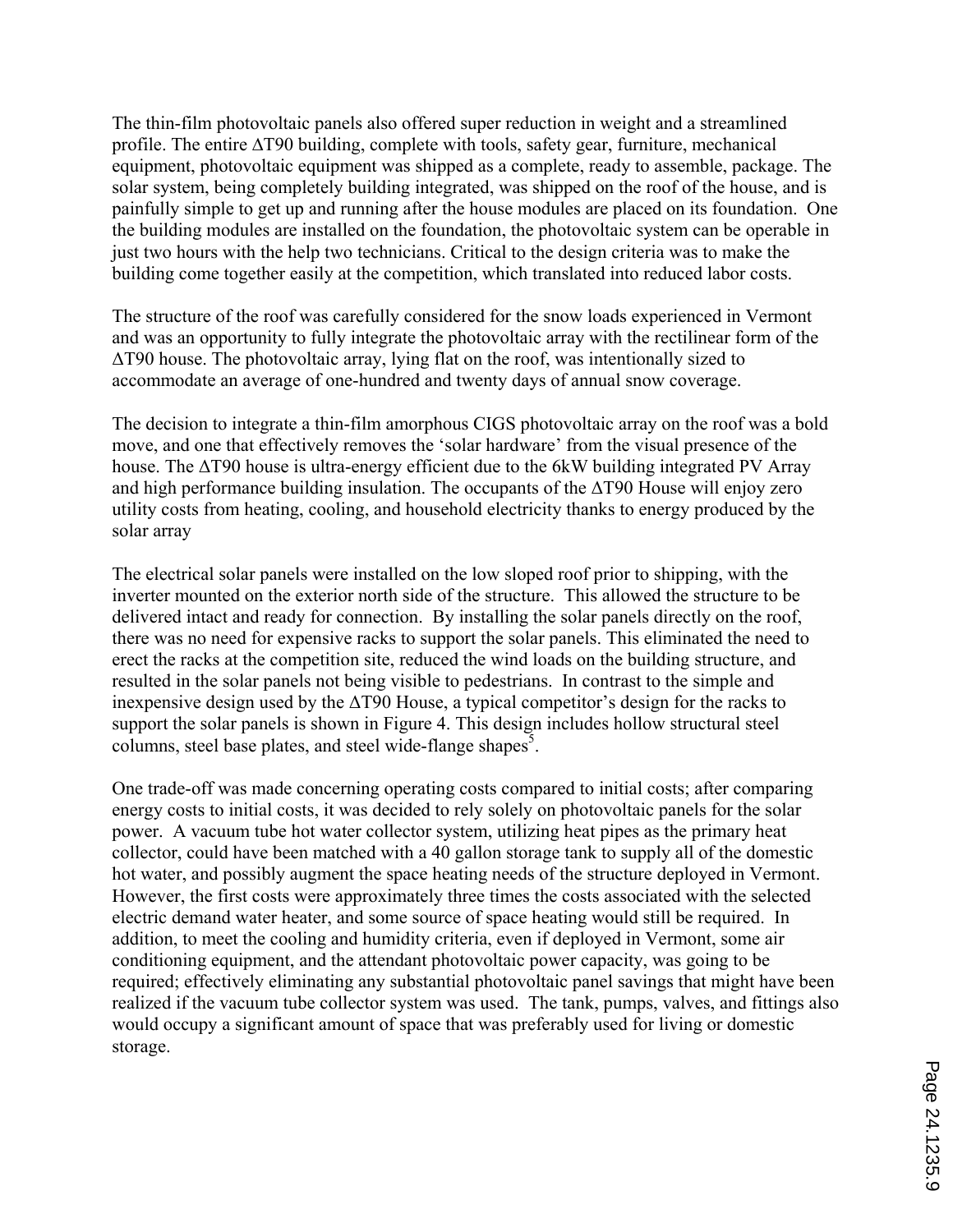

Figure 4: Competitor's Design for Solar Panels Support Racks

Structural Design Considerations

The comparative analysis of the structures commences with the foundation. As shown in Figure 5, the Norwich ΔT90 house utilized a simple system for the temporary foundation, both in Vermont during preliminary construction and during the competition. A simple system of 6x6 blocks attached to plywood bases functioned efficiently and at a minimal cost. The system was attached to the tarmac using a single 1" diameter A36 steel rod specified as 36" long, but due to site restrictions some were cut shorter after approval of the competition administrators. Note that while the use of the 1" diameter rods was mandated by the competition rules, structural calculations showed that this rod was not necessary to meet the seismic and wind forces specified in the either the competition building code or the California building code. Wooden shims of varying thicknesses were added to bring the top of the 6x6 blocks to the proper elevation, and to allow for the slope of the tarmac at the competition site.

The Norwich University team selected this simple temporary foundation for use at the Solar Decathlon Competition, considering factors such as material cost, labor requirements, installation, disassembly, and disposal.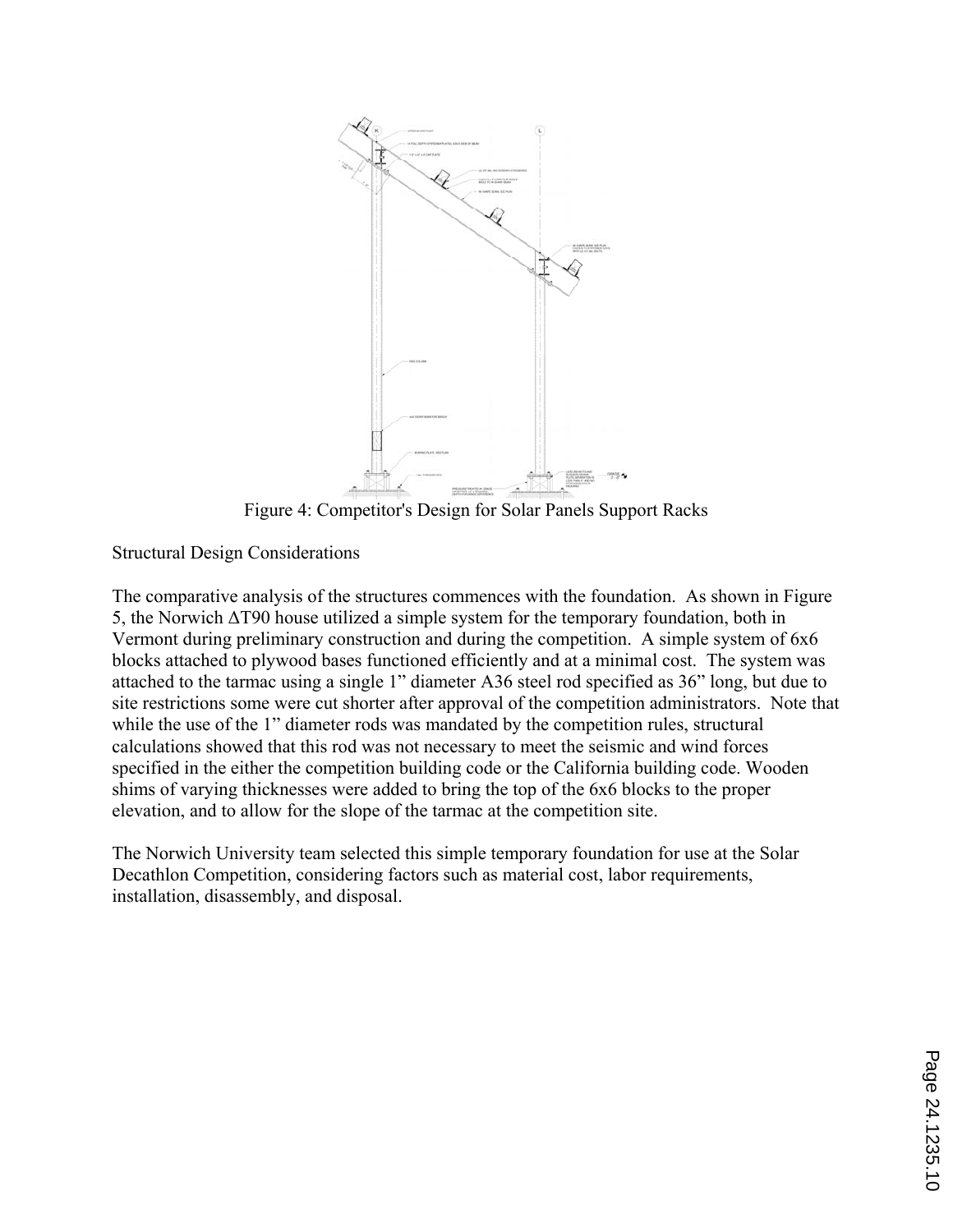

**Figure 5: ΔT90 Foundation Detail (Competition)** 

In contrast, several of the competing teams used foundations similar to the one shown in Figure 6. This foundation uses a cast-in-place concrete pad, four steel rods, and a manufactured steel pier.<sup>7</sup>



Figure 6: Competitor's Solar Decathlon Foundation

Similar foundations were used in other structures at the competition. In the competition there was a wide variety of foundation systems. The use of steel frames and metal adjustable standards were incorporated in numerous structures. Steel frames were incorporated in mechanisms to assemble the structures and to provide a level foundation. One of the competing structures used a complex system of poured concrete and steel tracks to allow the structures components to move.

## Modular Building Structure

In keeping with the concept of mass replication of the structure, the initial construction was completed by Huntington Homes of East Montpelier, Vermont, a modular home builder. They delivered the structure in two modules, which were rough framed, wired, and plumbed. The two modules were insulated and had interior dry-wall, but not flooring, interior paint, light fixtures,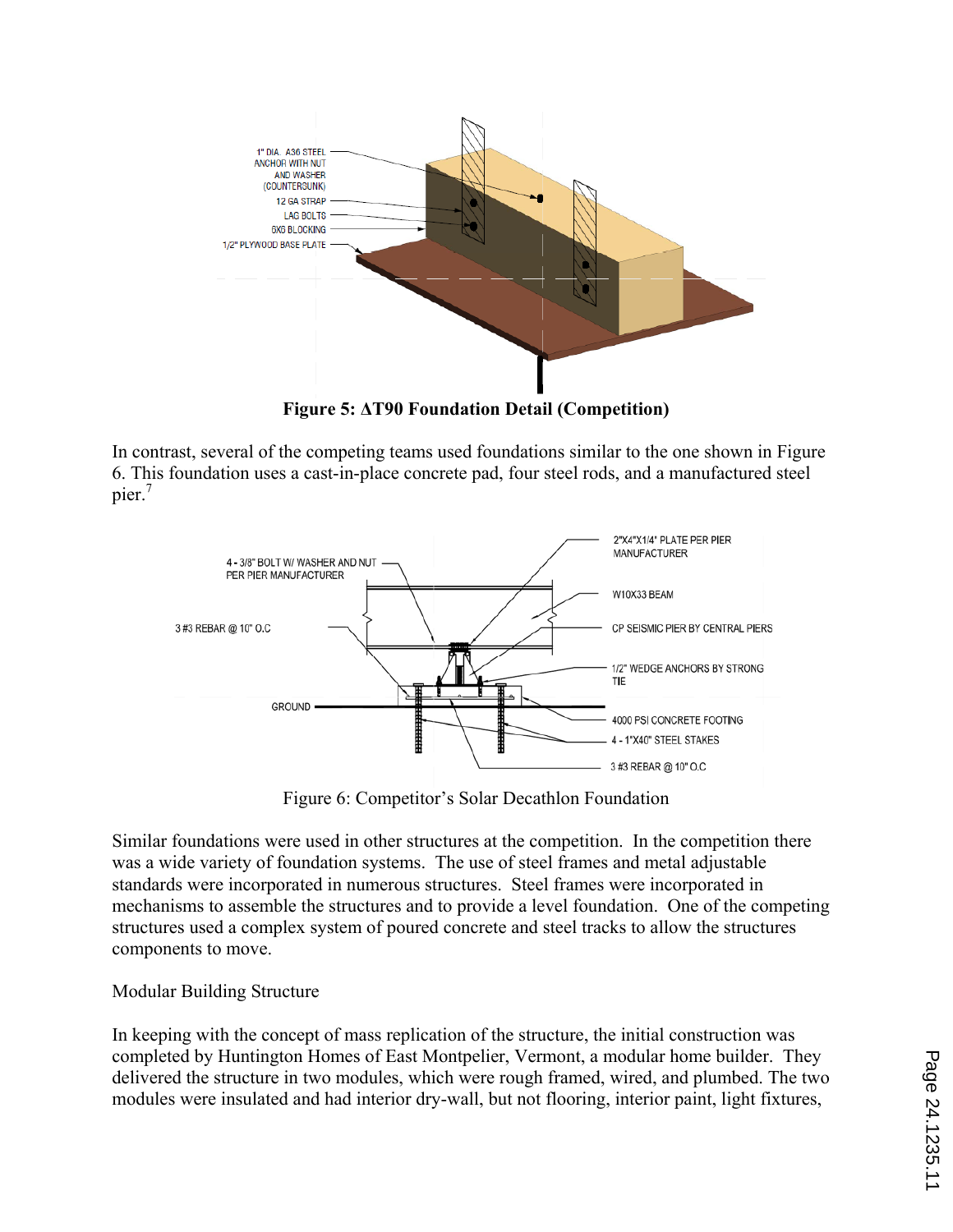plumbing fixtures, appliances, cabinets, doors, windows, trim, exterior siding, HVAC systems, or solar panels.

As shown in Figure 7, the ΔT90 house utilizes advanced double stud wall framing in order to take advantage of its three key benefits: less material waste, simpler and quicker construction processes, and improved insulation performance. By aligning the window and door openings with the framing members there is an insulation gain with a reduction in thermal bridging throughout the wall envelope. The roof joists, floor joists, and wall studs are vertically in line at 24 inches on center, which creates a simple, yet direct load path to distribute the roof live loads and dead loads uniformly to the ground. The roof construction is more than sufficient to support the average snow load of 60 pounds per square foot (psf) typically found in Vermont.

The walls, floors, and low slope roof are nominally 12" thick. As shown in Figure 8, the exterior walls utilized  $2x12$  plates with double  $2x4$  studs (one the interior and one on the exterior) to reduce the thermal bridging potential. The walls were insulated with nearly 12" of dense pack cellulose insulation. The Norwich design did not use any foam insulation; the environmentally friendly dense pack cellulose insulation was used instead. The exterior was sheathed using 7/16" plywood covered with 2" of mineral wool board insulation on the exterior covered with a layer of house wrap. The house wrap and the mineral wool board also provide hydrophobic protection to the exterior envelope. The exterior cedar siding was attached to the walls via 3/4" batten strips.

Also shown in Figure 8, the floor was of  $2x12$  construction, with  $1-1/8$ " Tongue & Groove OSB on the upper surface and 1/2" pressure treated plywood on the lower surface. The floor was insulated with dense pack cellulose insulation between the 2x12 floor joists.

Finally, as shown in Figure 8, the roof system also utilized 2x12 construction, with 3/4" plywood sheathing on tapered framing to provide the low slope necessary for roof drainage. The roof was topped with 4" of mineral wool board and the voids between 2x12 roof joists filled with dense pack cellulose insulation. The roof was covered with a 1/8" TPO membrane.

Conventional timber framing was used throughout the ΔT90 house. In contrast, more-expensive steel framing or steel framing with concrete floors<sup>8</sup> was used by several of the competing teams (Figure 9). The exterior cedar siding used on the ΔT90 house was a low cost alternative to the varying exterior finishes used by others (i.e. sheet metal, shingles, stone, etc.). This figure also shows a relatively small amount of insulation being used under the floor. Some structures used a concrete floor system to allow for hydroponic heating systems. The cost of concrete material and the additional weight for shipping were not cost effective in the overall project.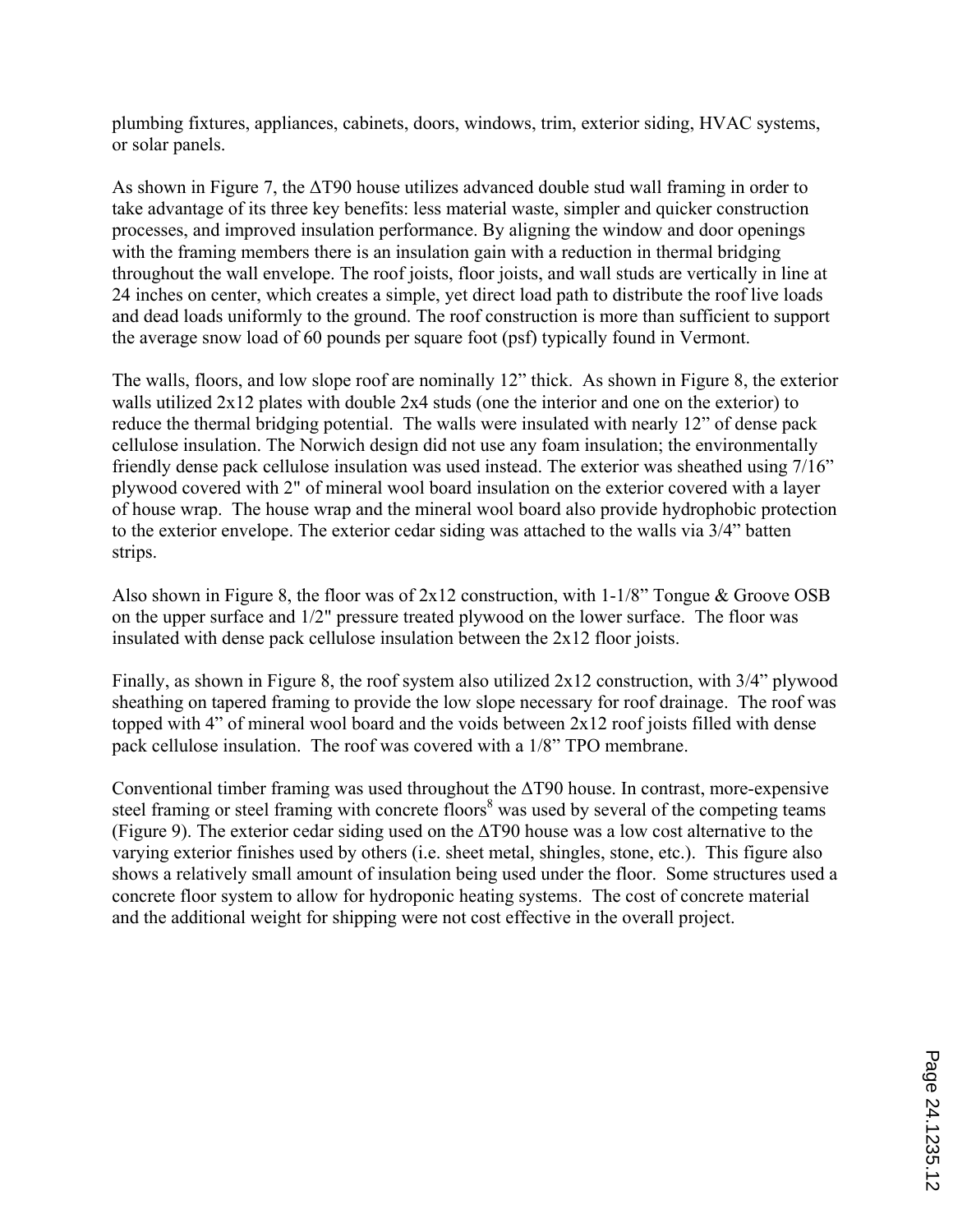

Figure 7: ΔT90 Framing Scheme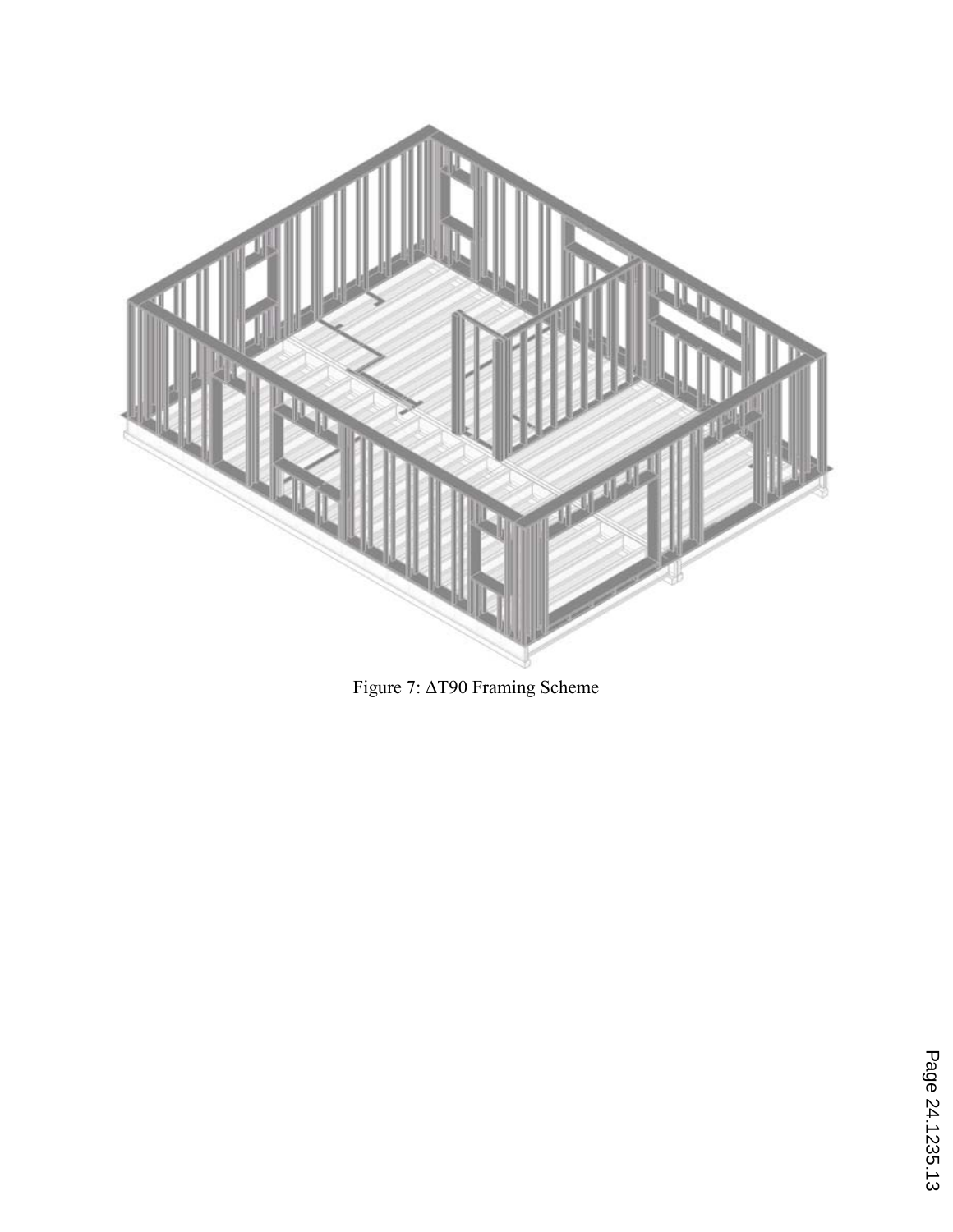

Figure 8: ΔT90 Wall Section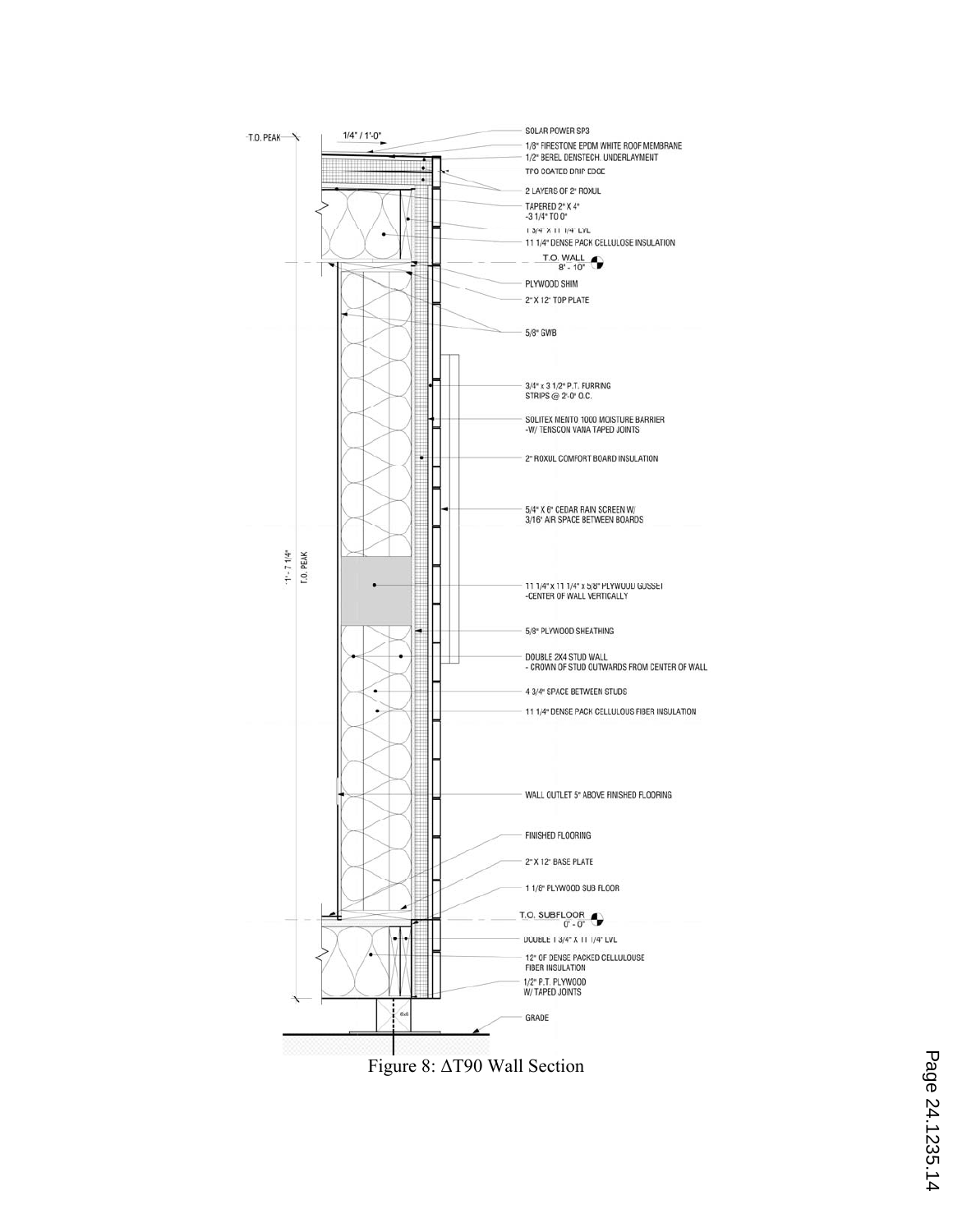

Figure 9: Competitor's Floor Detail

On-Site Construction

The Norwich team shipped our entire project (tools, safety gear, furniture, ramps, decks, porches, everything) inside the two modules that made up the  $\Delta$ T90 house. As shown in Figure 10, the ΔT90 house required only two modules to be placed on a simple temporary foundation. The house installation required only a crane for only a few hours. The solar electric systems were shipped attached to the roof of the house, and were simple to get up and running after the house modules were installed. At the competition, the  $\Delta$ T90 house was completely operational before some teams had finished using their cranes to unloading all their materials. Other competitors required the entire week before the competition to install their houses. As shown in Figure 11, some houses required seven trucks to bring all the materials.



Figure 10: ΔT90 Building Module Installation Sequence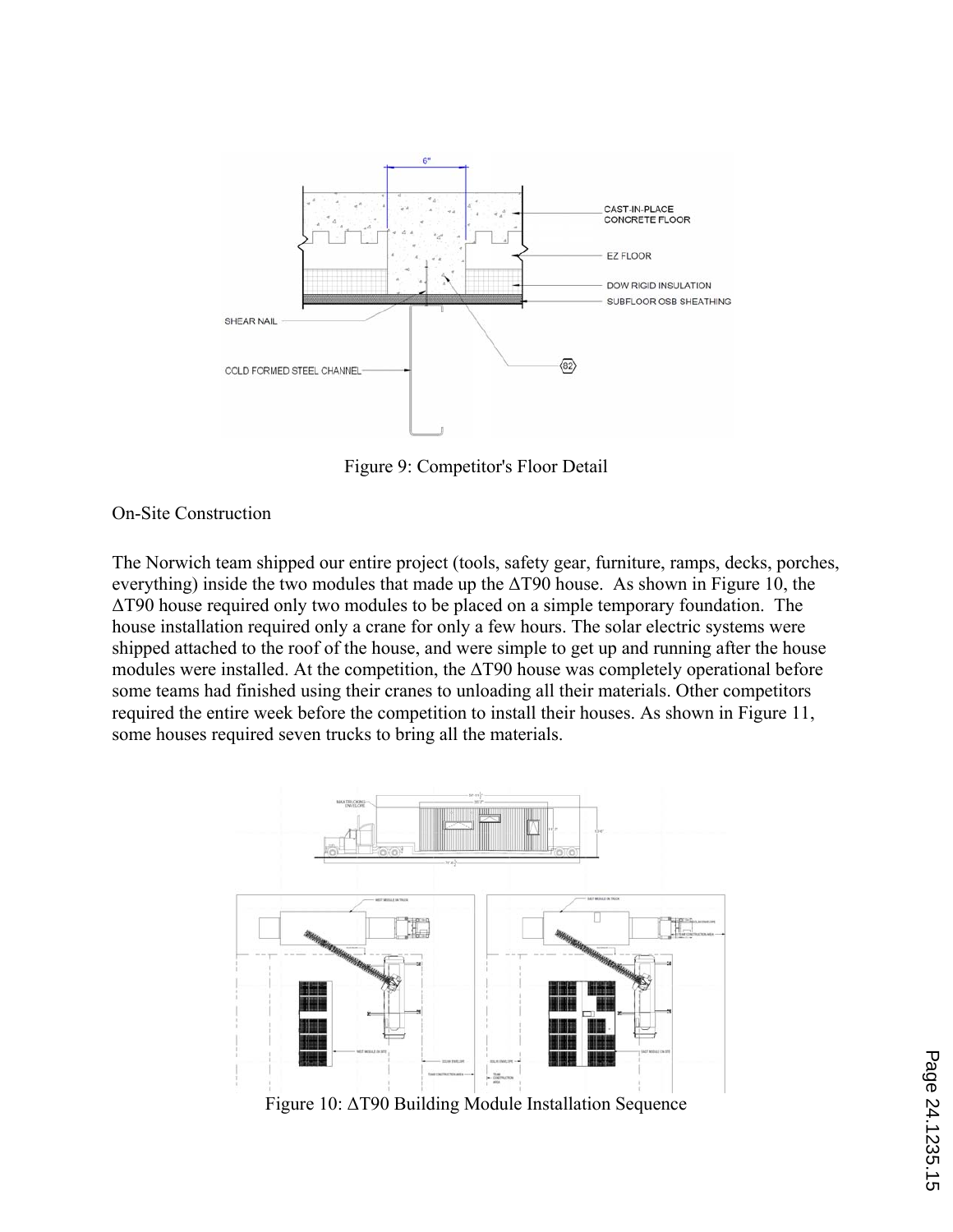

Figure 11: Competitor's Solar Decathlon Installation Showing Truck # 7

Some teams used modular construction similar to the Norwich ΔT90 house while for shipping reasons others used panelized construction. The Norwich team designed the Norwich ΔT90 so that there was no finish work done on site, that all fixtures and appliances were installed before shipping, and the only electrical and plumbing connections were required on-site.

## Summary

The simplicity of the design and construction of the Norwich ΔT90 house fulfilled the mission to create a cost effective, reliable, simple and replicable structure. The design of the structure is open to all of varying economic limits. The design is architecturally pleasing as well as well engineered for efficiency. This structure is available to anyone on a commercial basis and is adaptable to differing climate conditions. The structure was specifically designed for the harsh winters of Vermont, but the same insulation qualities that the structure contains to retain heat in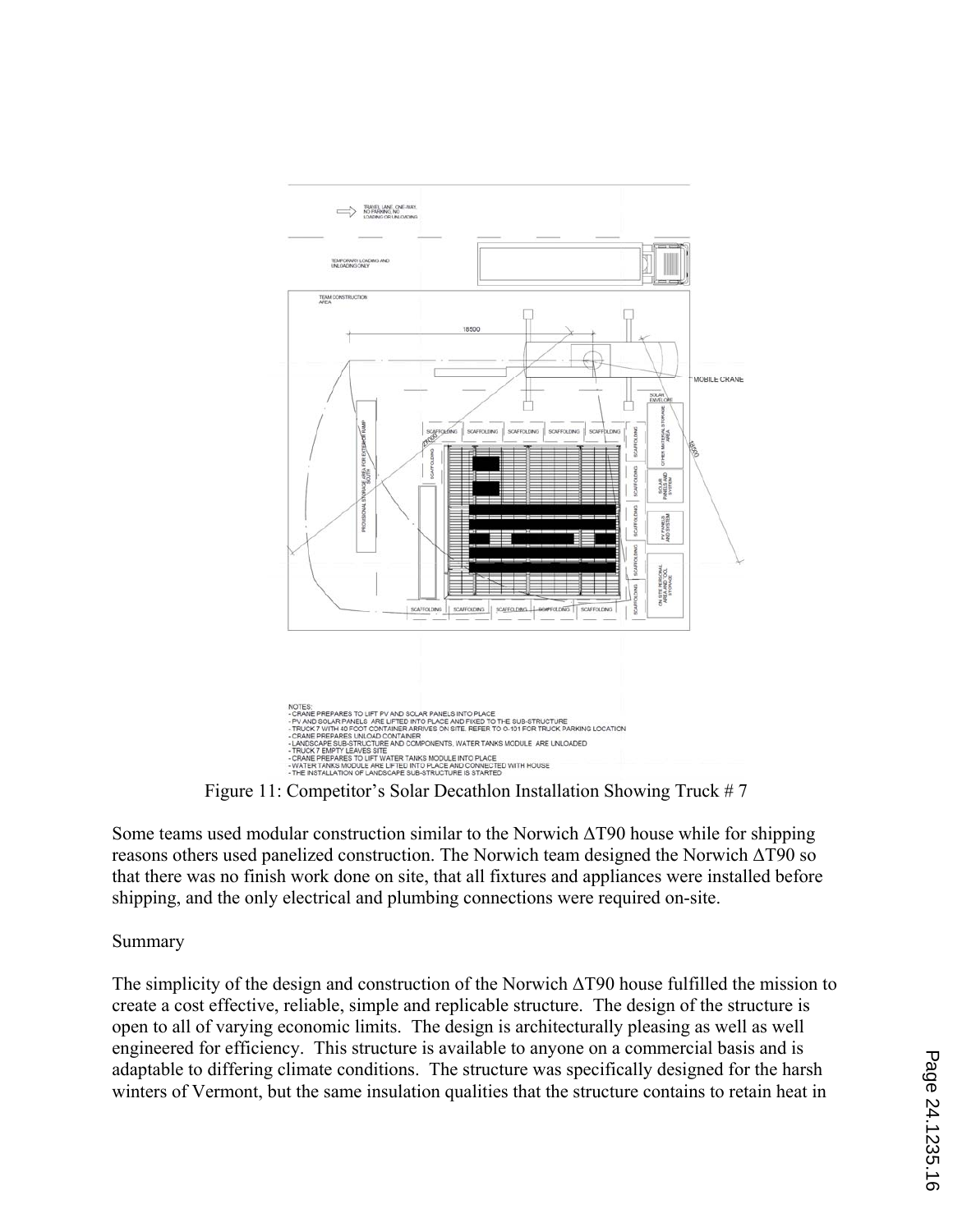the winter will also assist in retaining cool air in warmer climates. This structure can be placed on differing foundation systems for permanent installation. The original goal to produce a cost effective design also lead to an overall pleasing, efficient structure.

The use of the modular systems was cost effective and allowed for reduction in the duration for the on-site construction. There were no mechanically moving parts to the structure (i.e. the wall systems did not retract, the entire structure did not move on rails, etc.). None of the mechanical or electrical controls required the use of computers. The cost and functionality of the computer based control systems were not found to be cost effective, and they were not found to add to the efficiency of operation of the structure.

The Norwich entry did not require a separate mechanical room. This utilized the floor space with greater efficiency and the reduction of systems reduced the initial costs and maintenance costs. This is directly tied to the mission of the design and to maintain the overall floor space within the maximum requirement of less than 1000 square feet.

Conclusions

In the 2013 the Norwich University  $\Delta$ T90 house officially placed first for the Affordability Contest of the 2013 Solar Decathlon, with an estimated cost of \$168,385 for a 994 square foot house (approximately \$170 per square foot), while scoring 100% for the energy balance portion of the competition. As shown in Figure 12, all other houses at the 2013 Solar Decathlon Competition were considerably more expensive than the Norwich University ΔT90 house.



Figure 12: 2013 Solar Decathlon - Construction Cost Data4